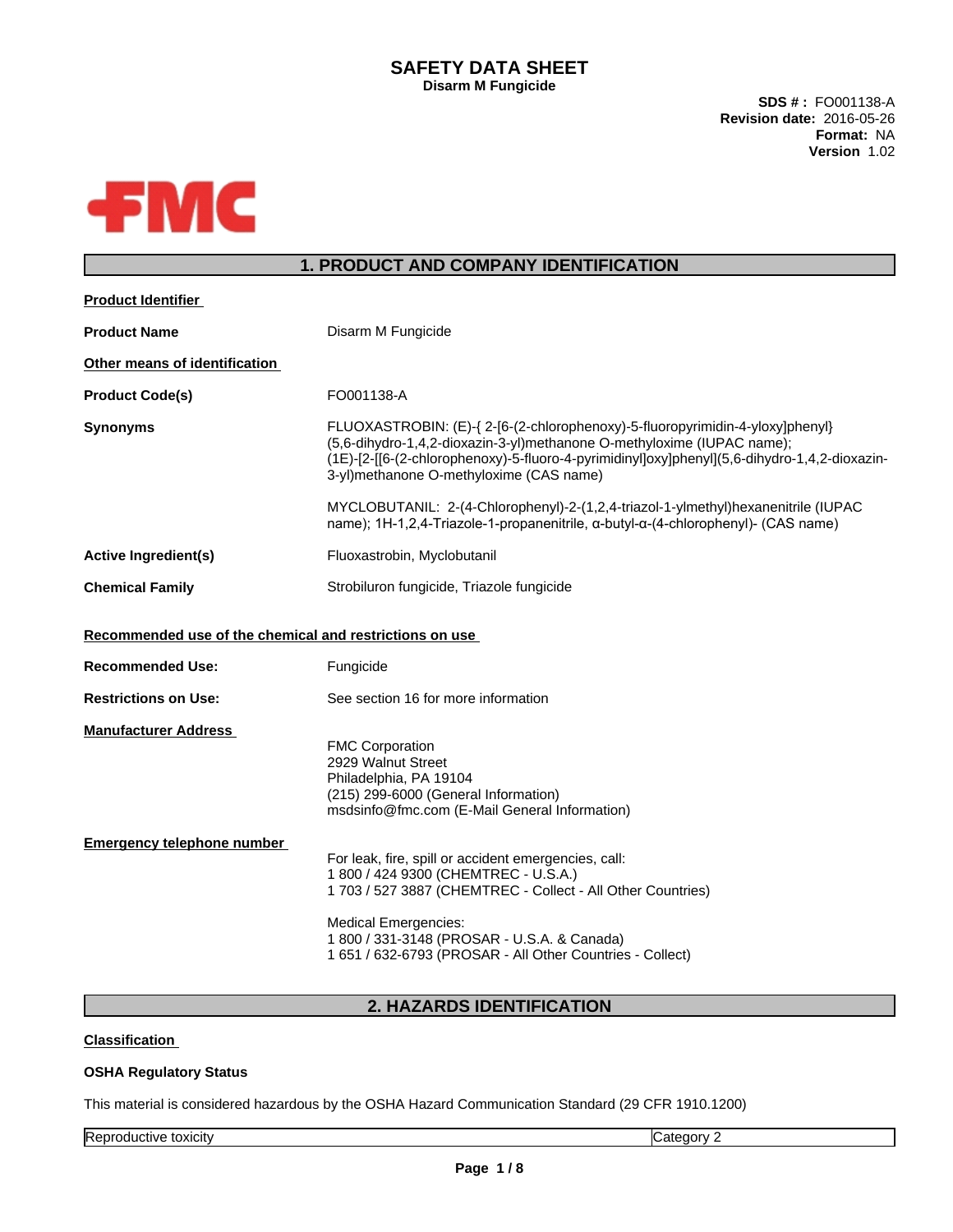#### Specific target organ toxicity (repeated exposure) Category 2

### **GHS Label elements, including precautionary statements**

#### **EMERGENCY OVERVIEW**

# **Warning**

## **Hazard Statements**

H361 - Suspected of damaging fertility or the unborn child



#### **Precautionary Statements - Prevention**

P201 - Obtain special instructions before use P202 - Do not handle until all safety precautions have been read and understood P260 - Do not breathe dust/fume/gas/mist/vapors/spray **Precautionary Statements - Response** P308 + P313 - If exposed or concerned: Get medical advice/attention

# **Precautionary Statements - Storage**

P405 - Store locked up

#### **Precautionary Statements - Disposal**

P501 - Dispose of contents/container to an approved waste disposal plant

#### **Hazards not otherwise classified (HNOC)**

No hazards not otherwise classified were identified.

## **Other Information**

Toxic to aquatic life with long lasting effects.

## **3. COMPOSITION/INFORMATION ON INGREDIENTS**

**Chemical Family** Strobiluron fungicide, Triazole fungicide.

| <b>Chemical name</b> | <b>CAS-No</b> | Weight %       |
|----------------------|---------------|----------------|
| Fluoxastrobin        | 361377-29-9   | $1 - 1$<br>5.8 |
| Mvclobutanil         | 88671-89-0    | 25.6           |
| Propylene glycol     | 57-55-6       | э- P           |

Synonyms are provided in Section 1.

## **4. FIRST AID MEASURES**

| <b>Eye Contact</b>  | Hold eyes open and rinse slowly and gently with water for 15 to 20 minutes. Remove<br>contact lenses, if present, after the first 5 minutes, then continue rinsing eye. Call a poison<br>control center or doctor for further treatment advice. |
|---------------------|-------------------------------------------------------------------------------------------------------------------------------------------------------------------------------------------------------------------------------------------------|
| <b>Skin Contact</b> | Take off contaminated clothing. Rinse skin immediately with plenty of water for 15-20<br>minutes. Call a poison control center or doctor for further treatment advice.                                                                          |
| <b>Inhalation</b>   | Move to fresh air. If person is not breathing, call 911 (within the U.S. and Canada) or an<br>ambulance, then give artificial respiration, preferably mouth-to-mouth if possible. Call a                                                        |
|                     | Page $2/8$                                                                                                                                                                                                                                      |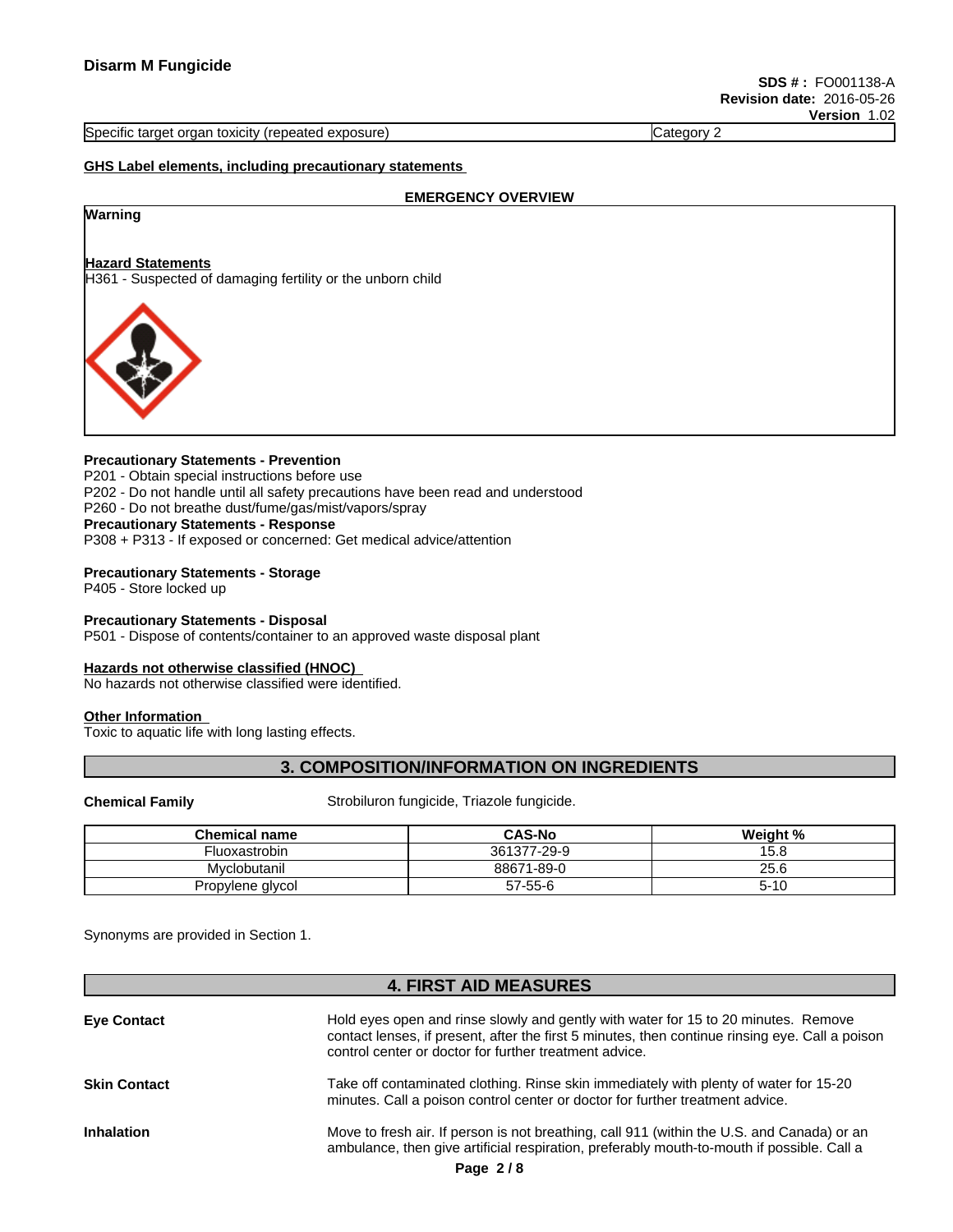| <b>Disarm M Fungicide</b>                                                                                  |                                                                                                                                                                                                                                                                                                 |
|------------------------------------------------------------------------------------------------------------|-------------------------------------------------------------------------------------------------------------------------------------------------------------------------------------------------------------------------------------------------------------------------------------------------|
|                                                                                                            | <b>SDS #: FO001138-A</b><br><b>Revision date: 2016-05-26</b><br><b>Version 1.02</b>                                                                                                                                                                                                             |
|                                                                                                            | poison control center or doctor for further treatment advice.                                                                                                                                                                                                                                   |
| Ingestion                                                                                                  | Immediately call a poison control center or doctor Immediately call a poison control center<br>or doctor. Do not induce vomiting unless told to do so by a poison control center or doctor.<br>Do not give any liquid to the person. Do not give anything by mouth to an unconscious<br>person. |
| Most important symptoms and<br>effects, both acute and delayed                                             | None known.                                                                                                                                                                                                                                                                                     |
| Indication of immediate medical<br>attention and special treatment<br>needed, if necessary                 | Treat symptomatically.                                                                                                                                                                                                                                                                          |
|                                                                                                            | <b>5. FIRE-FIGHTING MEASURES</b>                                                                                                                                                                                                                                                                |
| <b>Suitable Extinguishing Media</b>                                                                        | Water spray, Foam, Dry powder, Carbon dioxide (CO2), Sand.                                                                                                                                                                                                                                      |
| Specific Hazards Arising from the                                                                          | Not flammable                                                                                                                                                                                                                                                                                   |
| <b>Chemical</b><br><b>Hazardous Combustion Products</b>                                                    | In the event of a fire, the formation of hydrogen cyanide, carbon monoxide and nitrogen<br>oxides must be anticipated.                                                                                                                                                                          |
| <b>Explosion data</b><br><b>Sensitivity to Mechanical Impact</b><br><b>Sensitivity to Static Discharge</b> | Not sensitive.<br>Static electricity might be sufficient to ignite dust clouds. Possibility of ignition will depend<br>on the minimum ignition energy (MIE) and the type of operations undertaken with the<br>material. MIE values are not provided in this SDS.                                |
| Protective equipment and<br>precautions for firefighters                                                   | As in any fire, wear self-contained breathing apparatus pressure-demand, MSHA/NIOSH<br>(approved or equivalent) and full protective gear.                                                                                                                                                       |
|                                                                                                            | <b>6. ACCIDENTAL RELEASE MEASURES</b>                                                                                                                                                                                                                                                           |
| <b>Personal Precautions</b>                                                                                | Isolate and post spill area. Remove all sources of ignition. Wear suitable protective clothing,<br>gloves and eye/face protection. For personal protection see section 8.                                                                                                                       |
| Other                                                                                                      | For further clean-up instructions, call FMC Emergency Hotline number listed in Section 1<br>"Product and Company Identification" above.                                                                                                                                                         |
| <b>Environmental Precautions</b>                                                                           | See Section 12 for additional Ecological Information.                                                                                                                                                                                                                                           |
| <b>Methods for Containment</b>                                                                             | Dike to prevent runoff. Absorb with earth, sand or other non-combustible material and<br>transfer to containers for later disposal.                                                                                                                                                             |
| Methods for cleaning up                                                                                    | Soak up with inert absorbent material. Pick up and transfer to properly labeled containers.<br>To clean the floor and all objects contaminated by this material, use damp cloth. Place<br>used cleaning materials into closed receptacles.                                                      |
|                                                                                                            | 7. HANDLING AND STORAGE                                                                                                                                                                                                                                                                         |
| <b>Handling</b>                                                                                            | Handle in accordance with good industrial hygiene and safety practice. Do not contaminate<br>other pesticides, fertilizers, water, food, or feed by storage or disposal.                                                                                                                        |
| <b>Storage</b>                                                                                             | Keep away from open flames, hot surfaces and sources of ignition. Keep in a dry, cool and<br>well-ventilated place. Keep out of reach of children and animals. Keep/store only in original<br>container.                                                                                        |
| Incompatible products                                                                                      | No information available None in particular                                                                                                                                                                                                                                                     |
|                                                                                                            | 8. EXPOSURE CONTROLS/PERSONAL PROTECTION                                                                                                                                                                                                                                                        |
|                                                                                                            |                                                                                                                                                                                                                                                                                                 |

**Control parameters**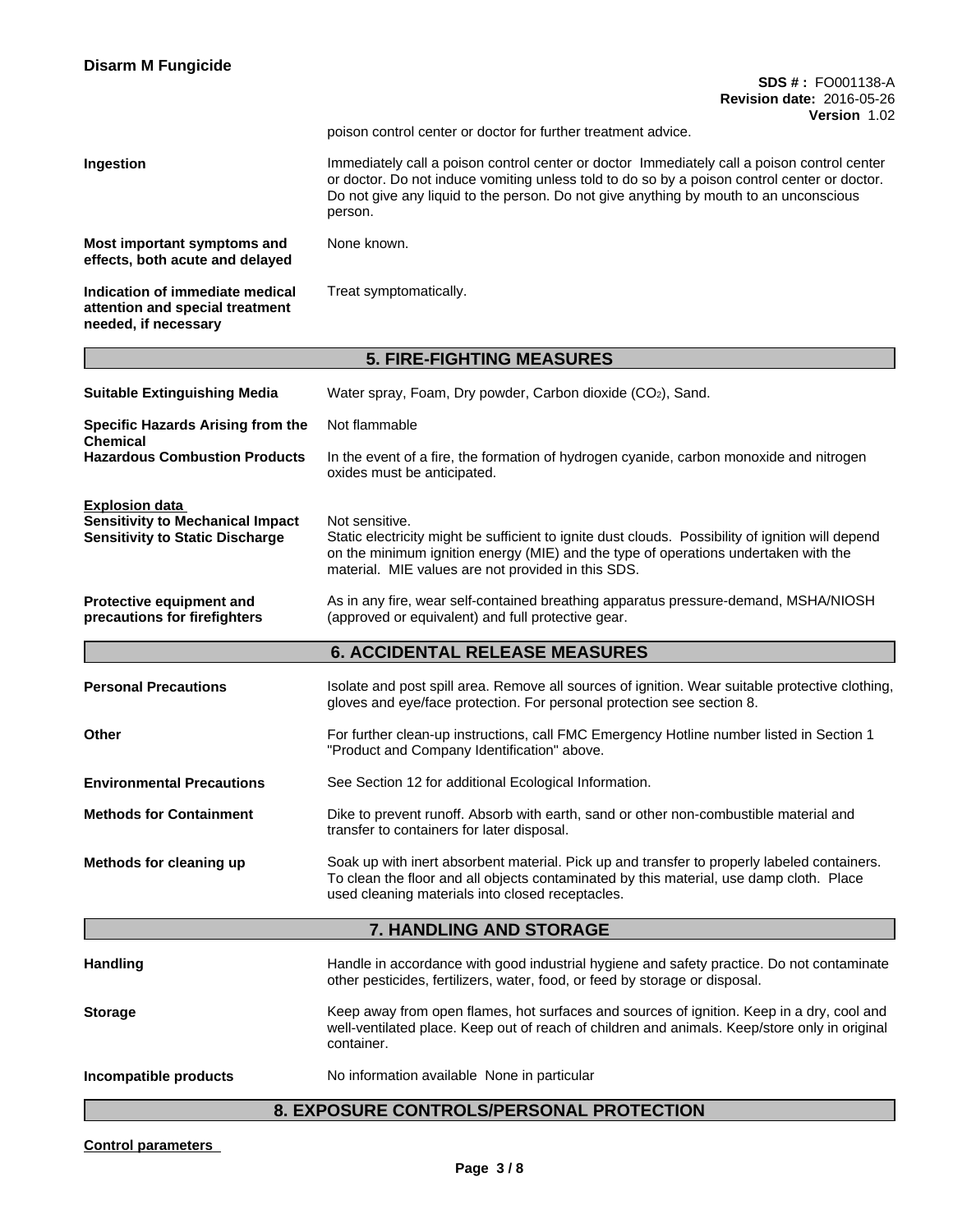| <b>Chemical name</b>                                                  | <b>British Columbia</b> | Quebec                                                  | <b>Ontario TWAEV</b>                                                                                                                                                                                                                                                         | Alberta |
|-----------------------------------------------------------------------|-------------------------|---------------------------------------------------------|------------------------------------------------------------------------------------------------------------------------------------------------------------------------------------------------------------------------------------------------------------------------------|---------|
| Propylene glycol<br>$(57-55-6)$                                       |                         |                                                         | TWA: $10 \text{ mg/m}^3$<br>aerosol only                                                                                                                                                                                                                                     |         |
|                                                                       |                         |                                                         | TWA: 50 ppm<br>aerosol and vapor                                                                                                                                                                                                                                             |         |
|                                                                       |                         |                                                         | TWA: 155 mg/m <sup>3</sup><br>aerosol and vapor                                                                                                                                                                                                                              |         |
| <b>Appropriate engineering controls</b>                               |                         |                                                         |                                                                                                                                                                                                                                                                              |         |
| <b>Engineering measures</b>                                           |                         | breathing and wear the recommended equipment.           | Apply technical measures to comply with the occupational exposure limits. When working in<br>confined spaces (tanks, containers, etc.), ensure that there is a supply of air suitable for                                                                                    |         |
| Individual protection measures, such as personal protective equipment |                         |                                                         |                                                                                                                                                                                                                                                                              |         |
| <b>Eye/Face Protection</b>                                            | chemical goggles.       |                                                         | If there is a potential for exposure to particles which could cause eye discomfort, wear                                                                                                                                                                                     |         |
| <b>Skin and Body Protection</b>                                       |                         | Wear long-sleeved shirt, long pants, socks, and shoes.  |                                                                                                                                                                                                                                                                              |         |
| <b>Hand Protection</b>                                                |                         | soap and water before reuse. Check regularly for leaks. | Rubber/latex/neoprene or other suitable chemical resistant gloves. Use protective gloves<br>made of chemical materials such as nitrile or neoprene. Wash the outside of gloves with                                                                                          |         |
| <b>Respiratory Protection</b>                                         |                         | accordance with current local regulations.              | If exposure limits are exceeded or irritation is experienced, NIOSH/MSHA approved<br>respiratory protection should be worn. Respiratory protection must be provided in                                                                                                       |         |
| <b>Hygiene measures</b>                                               |                         | separately from regular household laundry.              | Clean water should be available for washing in case of eye or skin contamination. Remove<br>and wash contaminated clothing before re-use. Wash skin prior to eating, drinking, chewing<br>gum or using tobacco. Shower or bathe at the end of working. Launder work clothing |         |
| <b>General information</b>                                            |                         | protective equipment suppliers.                         | If the product is used in mixtures, it is recommended that you contact the appropriate                                                                                                                                                                                       |         |
|                                                                       |                         |                                                         |                                                                                                                                                                                                                                                                              |         |

## **9. PHYSICAL AND CHEMICAL PROPERTIES**

### **Information on basic physical and chemical properties**

**Appearance Viscous liquid**<br> **Physical State Viscous Liquid Suspen Physical State**<br> **Color**<br>
Color **Color**Color
Color
Color
Color
Color
Color
Color
Color
Color
Color
Color
Color
Color
Color
Color
Color
Color
Color
Color
Color
Color
Color
Color
Color
Color
Color
Color
Color
Color
Color
C **Color** Color Color Color Color Color Color Color Color Color Color Color Color Color Color Color Color Color Color Color Color Color Color Color Color Color Color Color Color Color Color Color Color Color Color Color Colo **Odor**<br> **Odor threshold**<br> **Odor threshold CODO CODO CODO CODO CODO CODO CODO CODO CODO CODO CODO CODO CODO CODO CODO pH** 7.23 (1% solution) **Melting point/freezing point** Not applicable **Boiling Point/Range**<br> **Flash point**<br>  $\begin{array}{r} \text{Poisson} \\ \text{Poisson} \\ \text{Poisson} \end{array}$ **Flash point<br>Evaporation Rate Flammability** (solid, gas) **Flammability Limit in Air Upper flammability limit:** No information available<br> **Lower flammability limit:** No information available **Lower flammability limit:**<br>Vapor pressure **Vapor pressure No information available**<br> **Vapor density No information available Density** No information available **Specific gravity** 1.13

**No information available** No information available<br>No information available **No information available**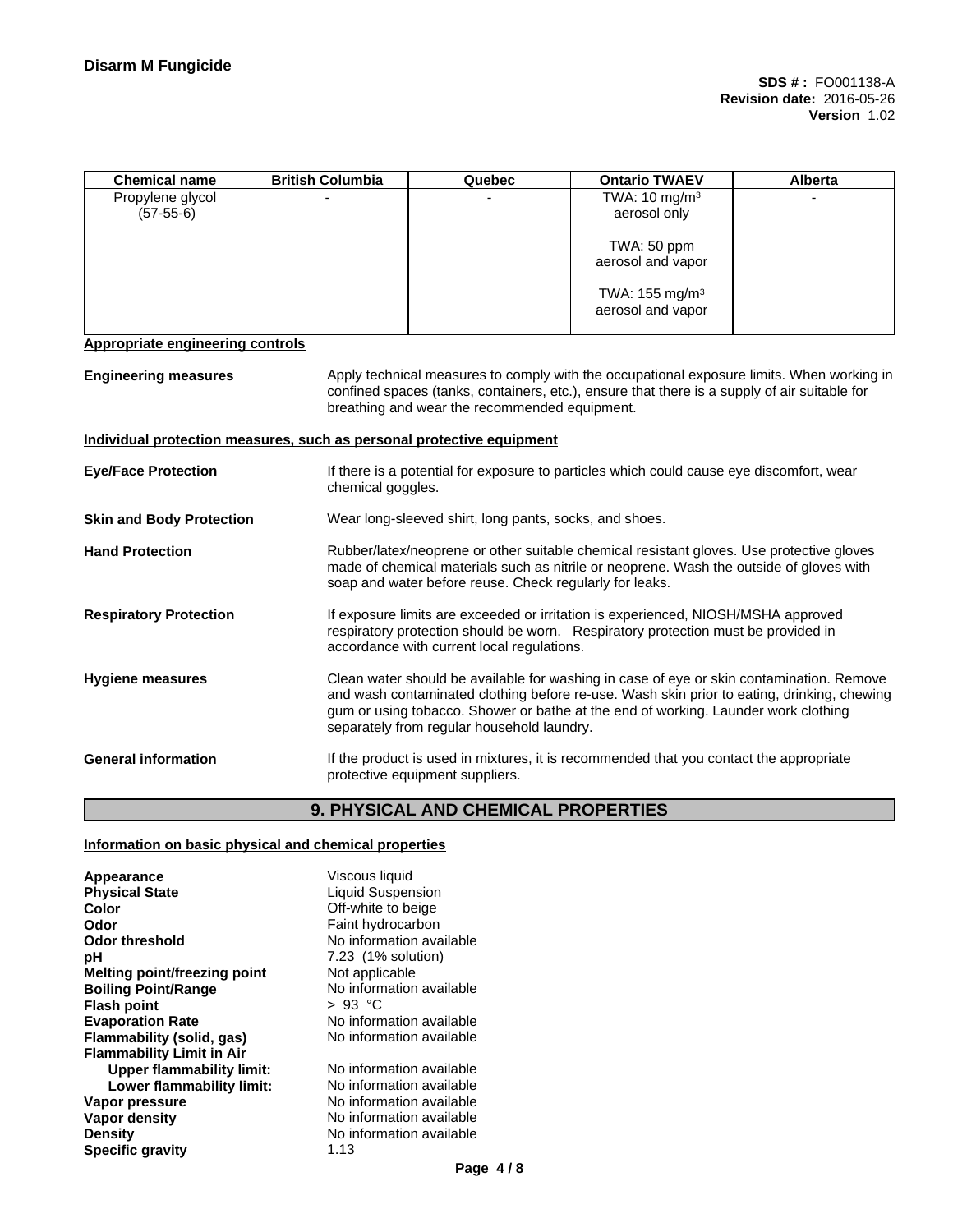**Water solubility** No information available **Solubility in other solvents** No information available **Partition coefficient**<br> **Autoignition temperature**<br>
No information available **Autoignition temperature Decomposition temperature** No information available **Viscosity, kinematic** No information available **Viscosity, dynamic** 800-1200 cps @ 25°C **Explosive properties**<br> **Oxidizing properties**<br>
No information available **Oxidizing properties Molecular weight** No information available **Bulk density** No information available  $K_{\text{st}}$   $>0$  bar m/s

## **10. STABILITY AND REACTIVITY**

**Reactivity** Not applicable

**Possibility of Hazardous Reactions** 

**Chemical Stability** Stable under recommended storage conditions.<br>**Possibility of Hazardous Reactions** None under normal processing. **Hazardous polymerization** Hazardous polymerization does not occur.

**Conditions to avoid**<br> **Conditions to avoid**<br> **Conditional Mondition** available. **Incompatible** materials **Hazardous Decomposition Products** In the event of fire, the formation of hydrogen chloride, hydrogen cyanide, hydrogen fluoride, carbon monoxide, and nitrogen oxide must be anticipated.

## **11. TOXICOLOGICAL INFORMATION**

#### **Product Information**

| LD50 Oral                         | 3129 mg/kg (rat)     |
|-----------------------------------|----------------------|
| <b>LD50 Dermal</b>                | $> 5000$ mg/kg (rat) |
| <b>LC50 Inhalation</b>            | 2.0 $mq/L$ (rat)     |
| Serious eye damage/eye irritation | Mildly irritating.   |
| <b>Skin corrosion/irritation</b>  | Slightly irritating. |
| <b>Sensitization</b>              | Non-sensitizing      |

| <b>Chemical name</b>            | LD50 Oral                      | <b>LD50 Dermal</b>      | <b>LC50 Inhalation</b>                    |
|---------------------------------|--------------------------------|-------------------------|-------------------------------------------|
| 2-Bromo-2-nitro-1,3-propanediol | $= 180$ mg/kg (Rat)            | $= 1600$ mg/kg (Rat)    | $= 800$ mg/m <sup>3</sup> (Rat) 4 h $> 5$ |
| $(52-51-7)$                     |                                |                         | $g/m3$ (Rat) 6 h                          |
| Mixture, 3(2H)-isothiazolone,   | $= 53$ mg/kg (Rat)             |                         |                                           |
| 5-chloro-2-methyl- with         |                                |                         |                                           |
| 2-methyl-3(2H)-isothiazolone    |                                |                         |                                           |
| $(55965 - 84 - 9)$              |                                |                         |                                           |
| Propylene glycol                | $= 20$ g/kg (Rat)              |                         |                                           |
| $(57-55-6)$                     |                                |                         |                                           |
| Myclobutanil                    | $= 1600$ mg/kg (Rat)           | $= 7500$ mg/kg (Rabbit) |                                           |
| $(88671 - 89 - 0)$              |                                |                         |                                           |
| Poloxamer                       | $= 16$ g/kg (Rat) = 5700 mg/kg |                         |                                           |
| $(9003 - 11 - 6)$               | Rat \                          |                         |                                           |

#### **Information on toxicological effects**

**Symptoms** No information available.

#### **Delayed and immediate effects as well as chronic effects from short and long-term exposure**

**Chronic toxicity** Fluoxastrobin showed reduced body weight and hepatocytomegaly and cytoplasmic changes associated with increased serum liver alkaline phosphatase indicative of cholestasis. Myclobutanil increased liver mixed function oxidase (at 39.2 mg/kg/day) and caused hepatocyte hypertrophy at 125 mg/kg/day.

**Mutagenicity** Fluoxastrobin Technical is negative in the following genotoxicity assays: In vitro bacterial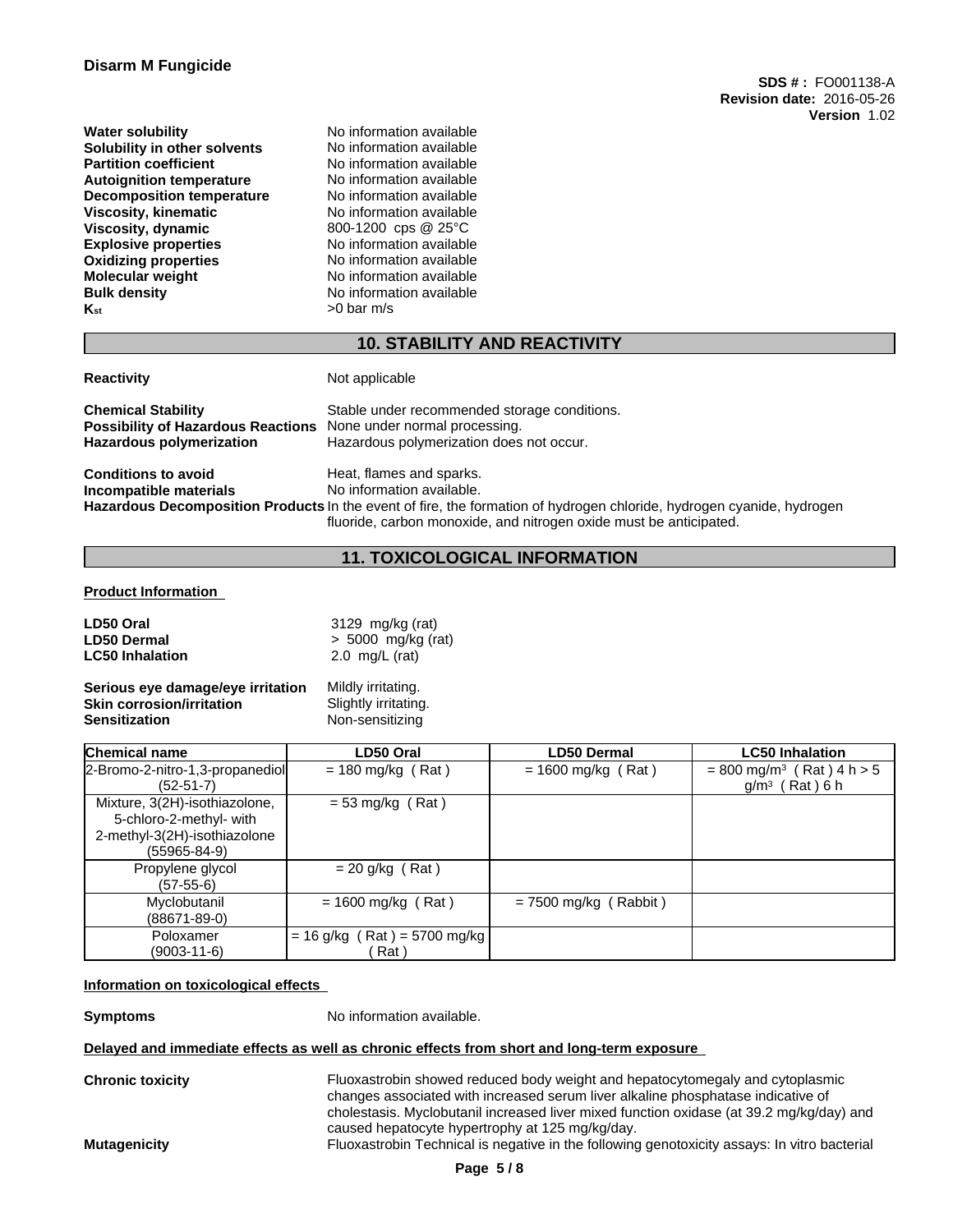| <b>Disarm M Fungicide</b>       |                                                                                                  |
|---------------------------------|--------------------------------------------------------------------------------------------------|
|                                 | <b>SDS #: FO001138-A</b>                                                                         |
|                                 | <b>Revision date: 2016-05-26</b>                                                                 |
|                                 | <b>Version 1.02</b>                                                                              |
|                                 | reverse gene mutation, In vitro mammalian chromosome aberration in Chinese hamster               |
|                                 | lung (V79) cells, mammalian cytogenetics-micronucleus assay (mouse). For Myclobutanil,           |
|                                 | in laboratory animal studies, effects on reproduction have been seen only at doses that          |
|                                 | produced significant toxicity to the parent animals.                                             |
| Carcinogenicity                 | Fluoxastrobin, Myclobutanil: No evidence of carcinogenicity from animal studies.                 |
| <b>Neurological effects</b>     | Fluoxastrobin, Myclobutanil: No neurotoxicity observed in animal studies.                        |
| <b>Reproductive toxicity</b>    | Fluoxastrobin: No toxicity to reproduction in animal studies. Myclobutanil: In laboratory        |
|                                 | animal studies, effects on reproduction have been seen only at doses that produced               |
|                                 | significant toxicity to the parent animal. In the livers of male rats from reproductive studies, |
|                                 | myclobutanil caused hepatocyte hypertrophy at 9.84 mg/kg/day and more generalized                |
|                                 | hepatotoxicity at 46.4 mg/kg/day.                                                                |
| <b>Developmental toxicity</b>   | Fluoxastrobin: Evidence of transient body weight loss and decreased food consumption.            |
| <b>STOT - single exposure</b>   | None known.                                                                                      |
| <b>STOT - repeated exposure</b> | Liver, Kidney, Adrenal glands.                                                                   |
| <b>Neurological effects</b>     | Fluoxastrobin, Myclobutanil: No neurotoxicity observed in animal studies.                        |
| <b>Aspiration hazard</b>        | No information available.                                                                        |
|                                 |                                                                                                  |

# **12. ECOLOGICAL INFORMATION**

## **Ecotoxicity**

| Persistence and degradability | Fluoxastrobin: Half-life is 29 to 393 days depending on soil type.                                                                                                                                                         |
|-------------------------------|----------------------------------------------------------------------------------------------------------------------------------------------------------------------------------------------------------------------------|
| <b>Bioaccumulation</b>        | Fluoxastrobin: Material may have some potential to bioaccumulate.                                                                                                                                                          |
| <b>Mobility</b>               | Fluoxastrobin: Low mobility in soil.                                                                                                                                                                                       |
|                               | <b>13. DISPOSAL CONSIDERATIONS</b>                                                                                                                                                                                         |
| Waste disposal methods        | Improper disposal of excess pesticide, spray mixture, or rinsate is prohibited. If these<br>wastes cannot be disposed of by use according to label instructions, contact appropriate<br>disposal authorities for guidance. |
| <b>Contaminated Packaging</b> | Containers must be disposed of in accordance with local, state and federal regulations.<br>Refer to the product label for container disposal instructions. Do not re-use empty<br>containers.                              |
|                               | <b>14. TRANSPORT INFORMATION</b>                                                                                                                                                                                           |

| <b>DOT</b>                                                                                                                 | NOT REGULATED This material is not a hazardous material as defined by U.S.<br>Department of Transportation at 49 CFR Parts 100 through 185.                                                                                                                                                                                             |
|----------------------------------------------------------------------------------------------------------------------------|-----------------------------------------------------------------------------------------------------------------------------------------------------------------------------------------------------------------------------------------------------------------------------------------------------------------------------------------|
| <b>TDG</b><br>UN/ID no<br><b>Proper Shipping Name</b><br><b>Hazard class</b><br><b>Packing Group</b><br><b>Description</b> | <b>NOT REGULATED</b><br>Classification below is only applicable when shipped by vessel and is not applicable when<br>shipped by road or rail only.<br>UN3082<br>Environmentally hazardous substance, solid, n.o.s.<br>9<br>Ш<br>UN3082, Environmentally hazardous substance, solid, n.o.s. (Fluoxastrobin), 9, III, Marine<br>Pollutant |
| <b>ICAO/IATA</b>                                                                                                           | <b>NOT REGULATED</b>                                                                                                                                                                                                                                                                                                                    |
| UN/ID no<br><b>Proper Shipping Name</b><br><b>Hazard class</b>                                                             | UN3082<br>Environmentally hazardous substance, solid, n.o.s.<br>9                                                                                                                                                                                                                                                                       |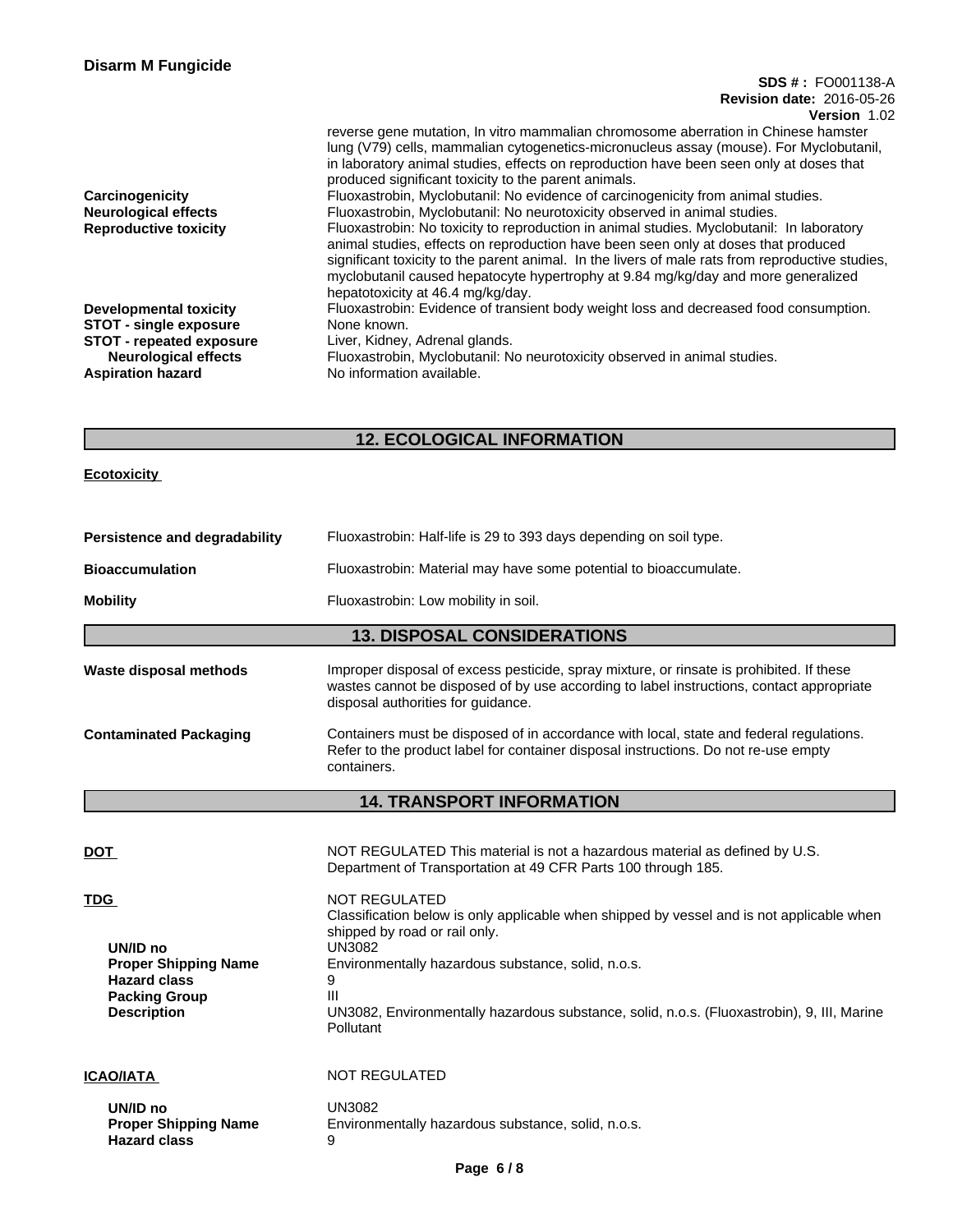| <b>Packing Group</b><br><b>Description</b> | Ш<br>UN3082, Environmentally hazardous substance, solid, n.o.s. (Fluoxastrobin), 9, III, Marine<br><b>Pollutant</b> |
|--------------------------------------------|---------------------------------------------------------------------------------------------------------------------|
| IMDG/IMO                                   | NOT REGULATED                                                                                                       |
| UN/ID no                                   | UN3082                                                                                                              |
| <b>Proper Shipping Name</b>                | Environmentally hazardous substance, solid, n.o.s.                                                                  |
| <b>Hazard class</b>                        |                                                                                                                     |
| <b>Packing Group</b>                       | Ш                                                                                                                   |
| EmS No.                                    | F-A. S-F                                                                                                            |
| <b>Description</b>                         | UN3082, Environmentally hazardous substance, solid, n.o.s. (Fluoxastrobin), 9, III, Marine<br>Pollutant             |

## **15. REGULATORY INFORMATION**

# **U.S. Federal Regulations**

## **SARA 313**

Section 313 of Title III of the Superfund Amendments and Reauthorization Act of 1986 (SARA). This product contains a chemical or chemicals which are subject to the reporting requirements of the Act and Title 40 of the Code of Federal Regulations, Part 372:

| <b>Chemical name</b>                | <b>CAS-No</b>         | Weight %     | <b>SARA 313</b><br><b>Threshold</b><br>Values % |
|-------------------------------------|-----------------------|--------------|-------------------------------------------------|
| 71-89-0<br>$-8867'$<br>Mvclobutanil | $1 - 89 - C$<br>88671 | OF C<br>20.U | .                                               |

## **SARA 311/312 Hazard Categories**

| <b>Acute health hazard</b>        | Yes |
|-----------------------------------|-----|
| <b>Chronic health hazard</b>      | Yes |
| Fire hazard                       | N٥  |
| Sudden release of pressure hazard | N٥  |
| <b>Reactive Hazard</b>            | No  |

### **Clean Water Act**

This product does not contain any substances regulated as pollutants pursuant to the Clean Water Act (40 CFR 122.21 and 40 CFR 122.42)

## **CERCLA**

This material, as supplied, does not contain any substances regulated as hazardous substances under the Comprehensive Environmental Response Compensation and Liability Act (CERCLA) (40 CFR 302) or the Superfund Amendments and Reauthorization Act (SARA) (40 CFR 355). There may be specific reporting requirements at the local, regional, or state level pertaining to releases of this material

#### *FIFRA Information*

This chemical is a pesticide product registered by the Environmental Protection Agency and is subject to certain labeling requirements under federal pesticide law. These requirements differ from the classification criteria and hazard information required for safety data sheets, and for workplace labels of non-pesticide chemicals. Following is the hazard information as *required on the pesticide label:*

#### *CAUTION:*

*Harmful if swallowed. Causes moderate eye irritation. This pesticide is toxic to fish and aquatic invertebrates.*

# **US State Regulations**

#### **California Proposition 65**

This product contains the following Proposition 65 chemicals.

| Chemical name             | California Prop. 65 |
|---------------------------|---------------------|
| Myclobutanil - 88671-89-0 | Developmental       |
|                           | Male Reproductive   |